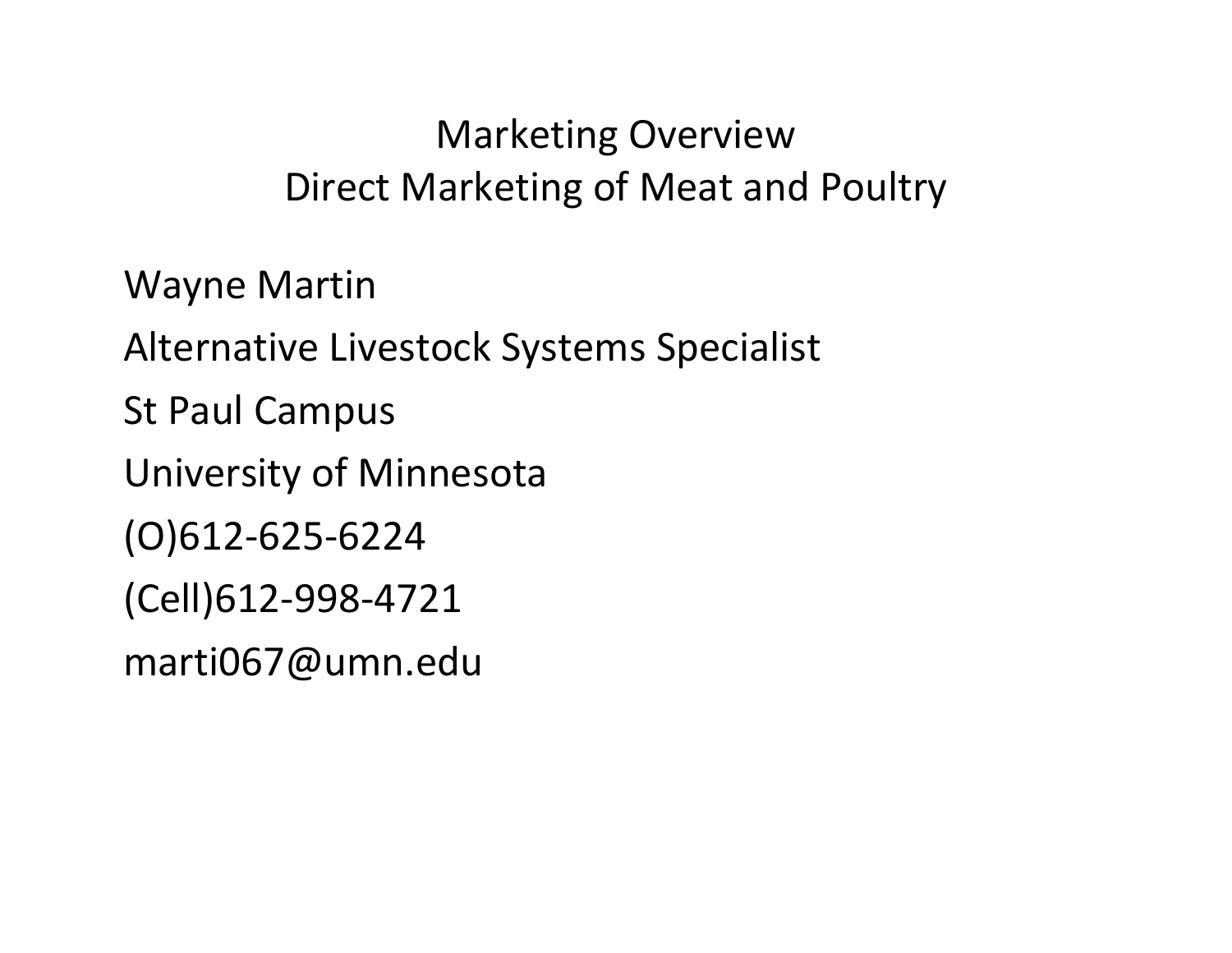Direct to Consumer Food Sales Trends

USDA 2007 Census of Agriculture:

Direct to consumer food sales increased threefold over 15 years from \$404million in 1992 to \$1.2 billion by 2007

Between 1997‐2007 alone, direct to consumer food sales in the U.S.:

- $\frac{1}{2}$  Grew twice as fast as total agricultural sales in the U.S. (105% vs. 48%)
- $\frac{1}{2}$ Three times as fast in Far West, Rocky Mountain regions
- $\frac{1}{2}$  Four times as fast in the ten states where growth in direct to consumer food marketing was steepest (220% vs. 53%)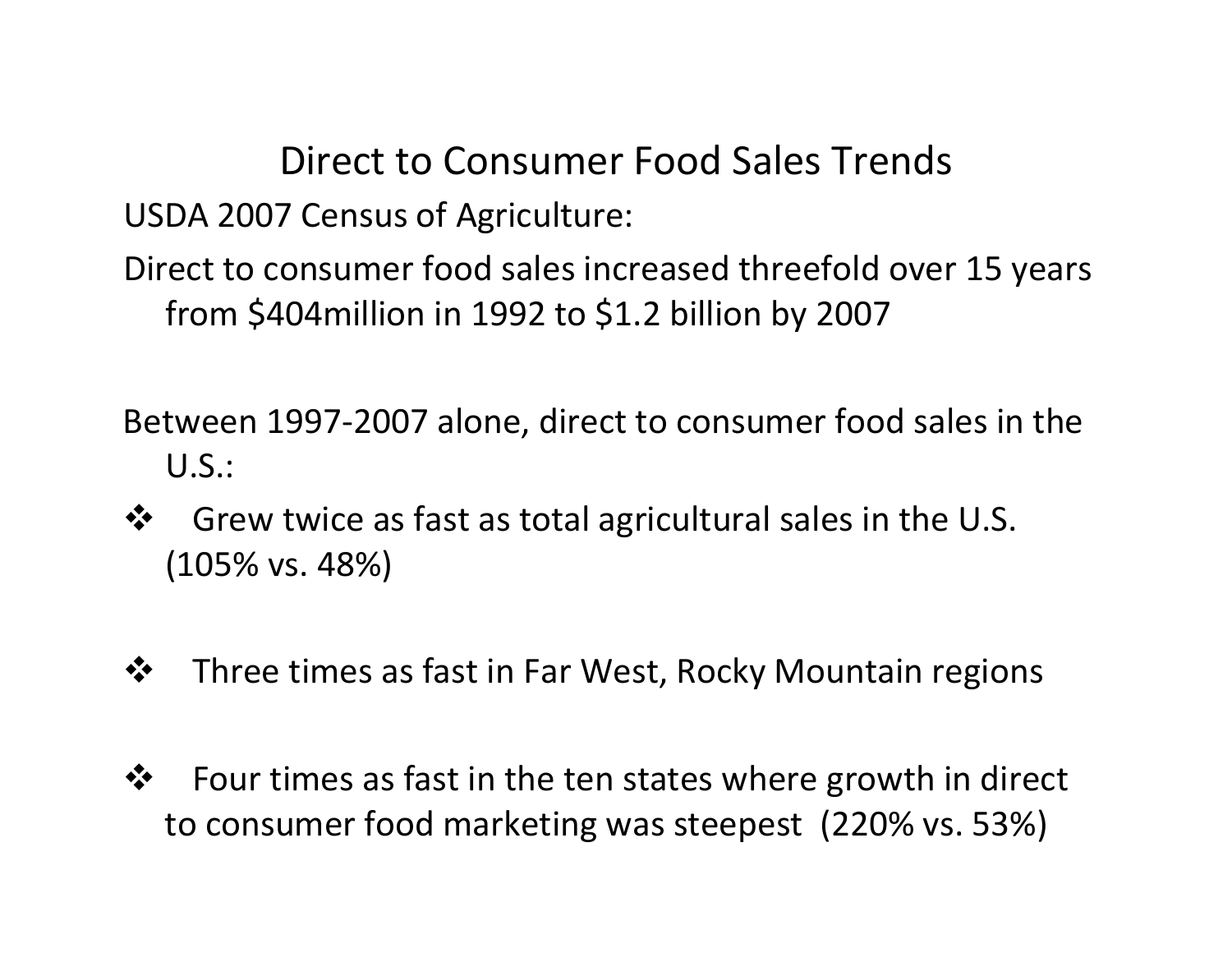#### Direct to Consumer Food Sales Trends

- Over the 1978‐2007 period, farms with direct‐to‐ consumer food sales represented an average 5.5 percent of all farms, and total direct‐to‐consumer sales.
- Between 1992 and 2007, the number of farmers participating in direct‐to‐consumer sales increased by 58 percent to 136,000, and the constant dollar value of direct sales increased by <sup>77</sup> percent to \$1.2 billion.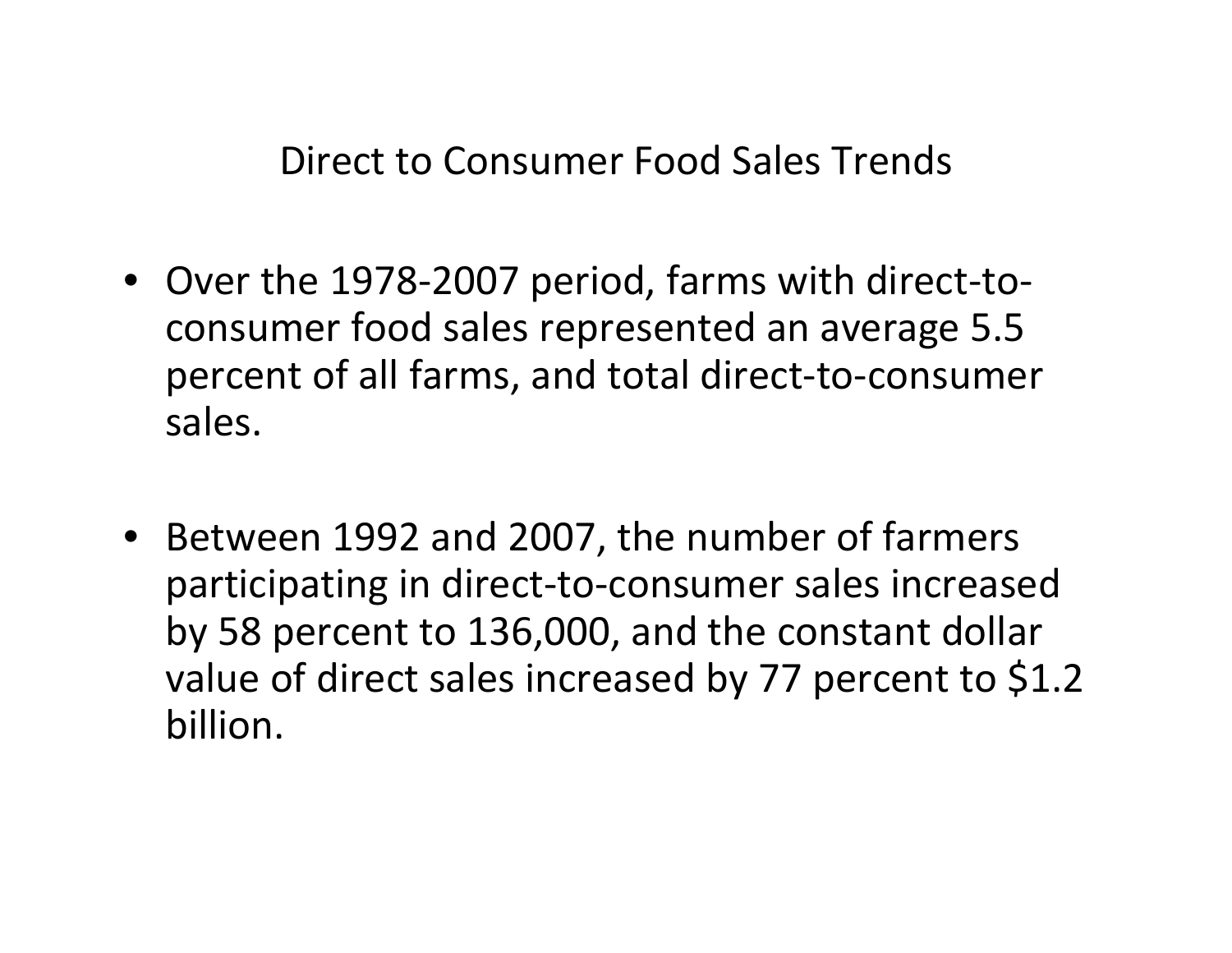# Farmers Markets Increase

- From 1,755 in 1994 to nearly 5,300 in September 2009
- Threefold increase in farmers markets over 15 years mirrors growth in direct sales between 1992‐2007
- More than 2,400 of these new farmers markets nearly half—have been established in last 10 years alone.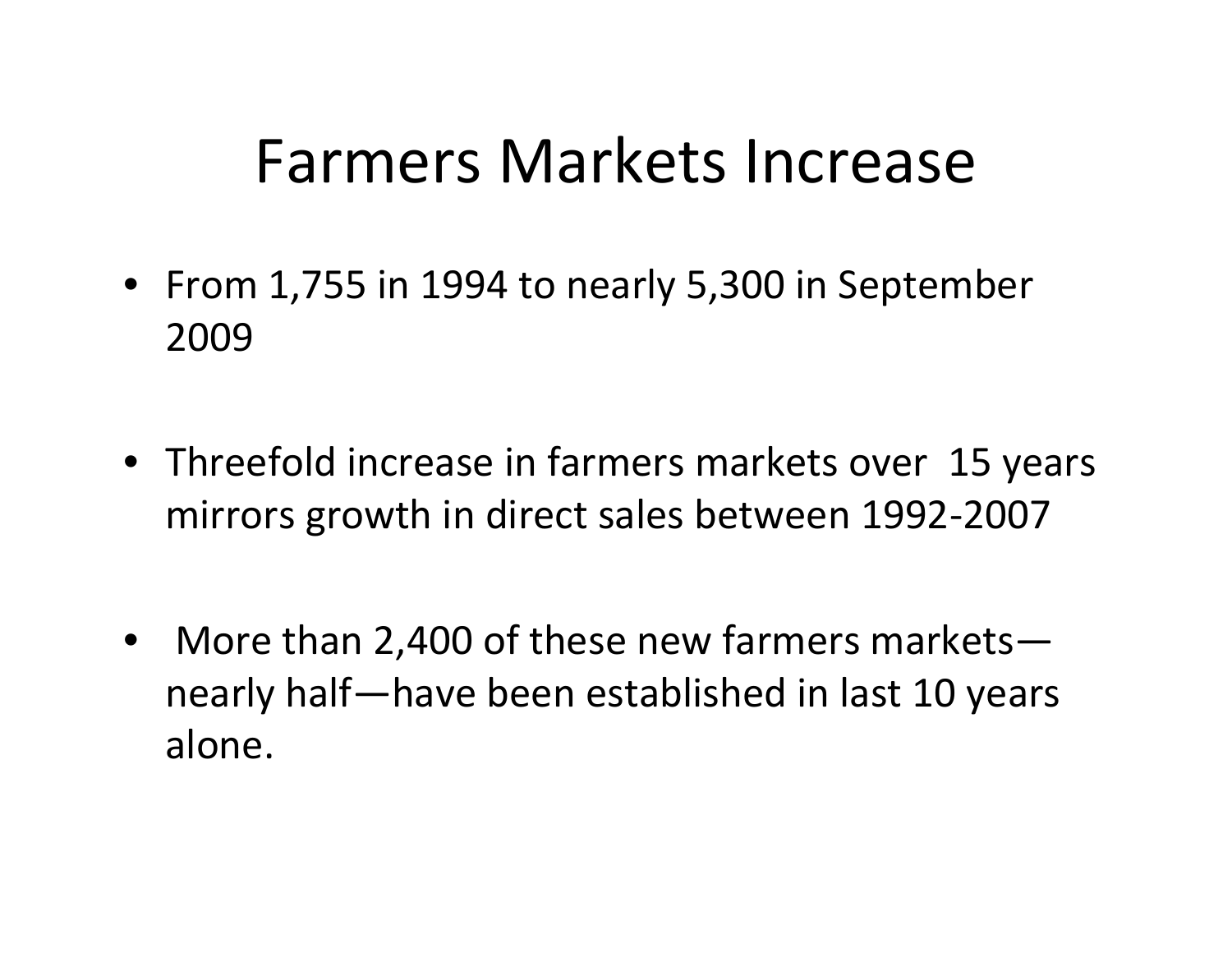Community Supported Agriculture

- Community supported agriculture began in U.S. in mid‐1980s with 2 operations
- Local Harvest, on‐line portal, currently estimates the number of CSAs in the U.S. at almost 3,400. (2010)
- In the 2007 Census of Agriculture, 12,549 farms reported they had marketed products through CSAs or some form of subscription agriculture arrangement.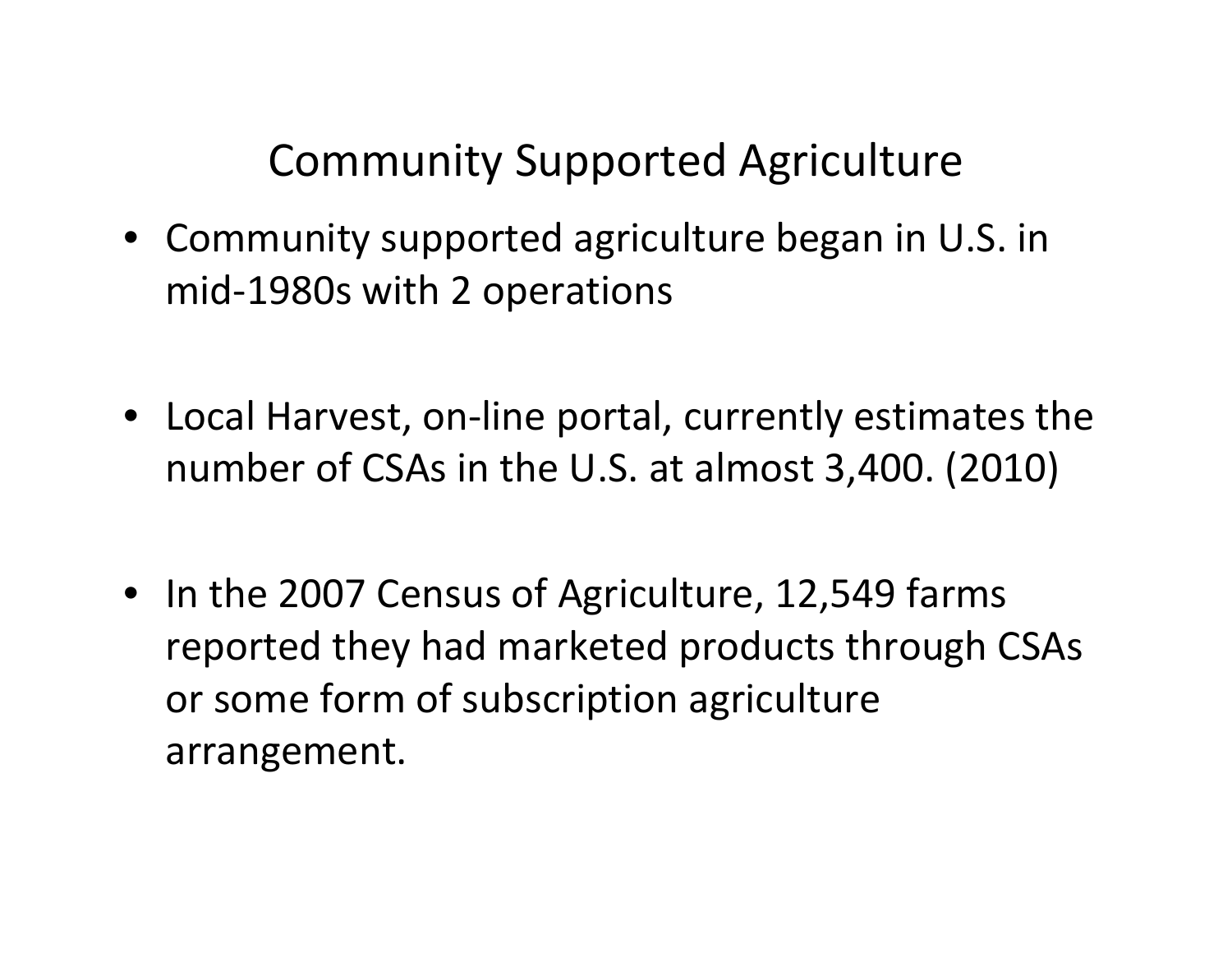Local Food Marketing 2008

Direct to Consumer Outlets:

- 71,200 farms \$877 million in sales
- Farmers Markets
- Roadside Stands/Farm Stores
- CSA Arrangements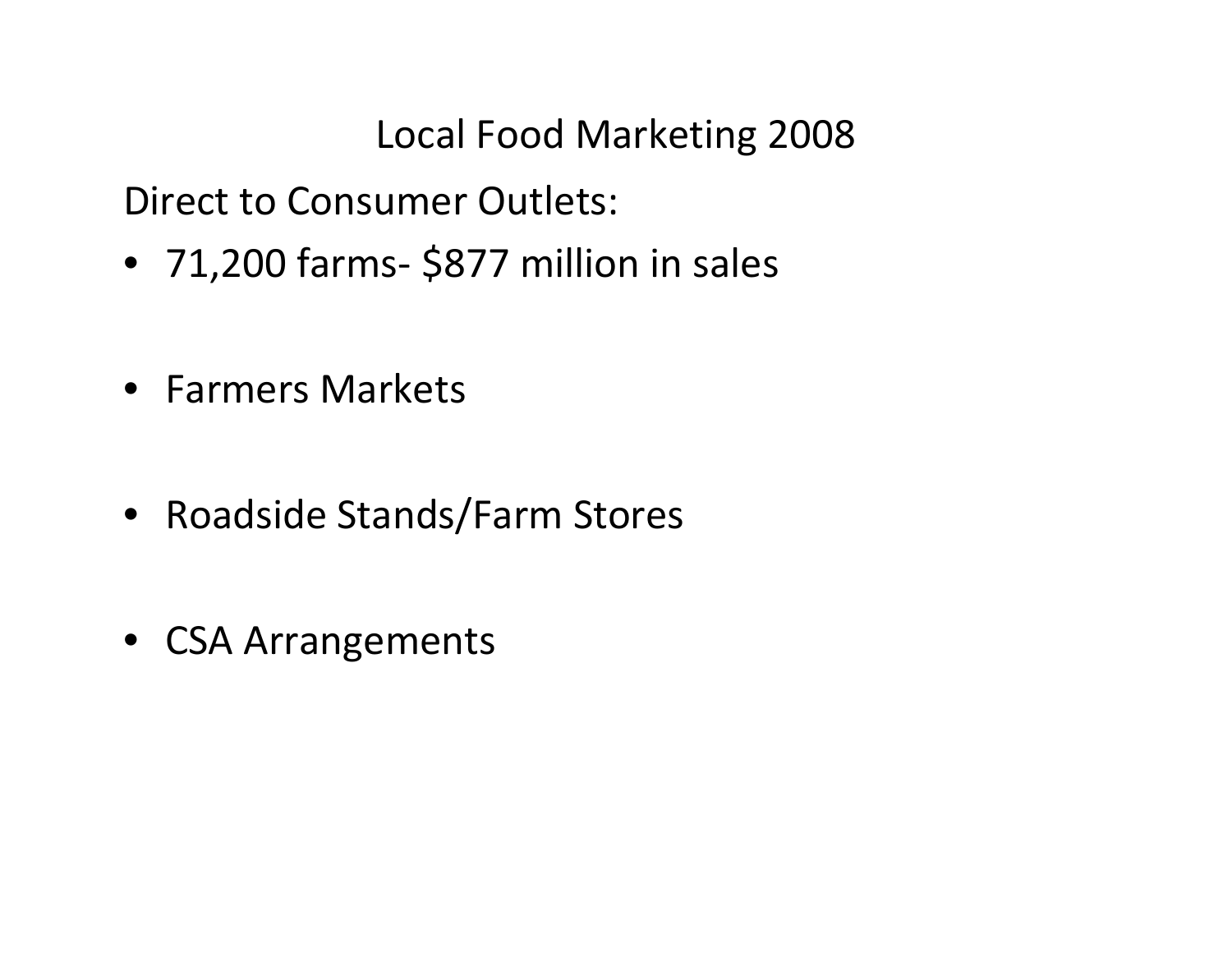Local Food Marketing 2008

Intermediated Marketing Channels:

- 13,400 farms \$2.7 Billion in Sales
- **Grocers**
- Restaurants
- Regional Distributors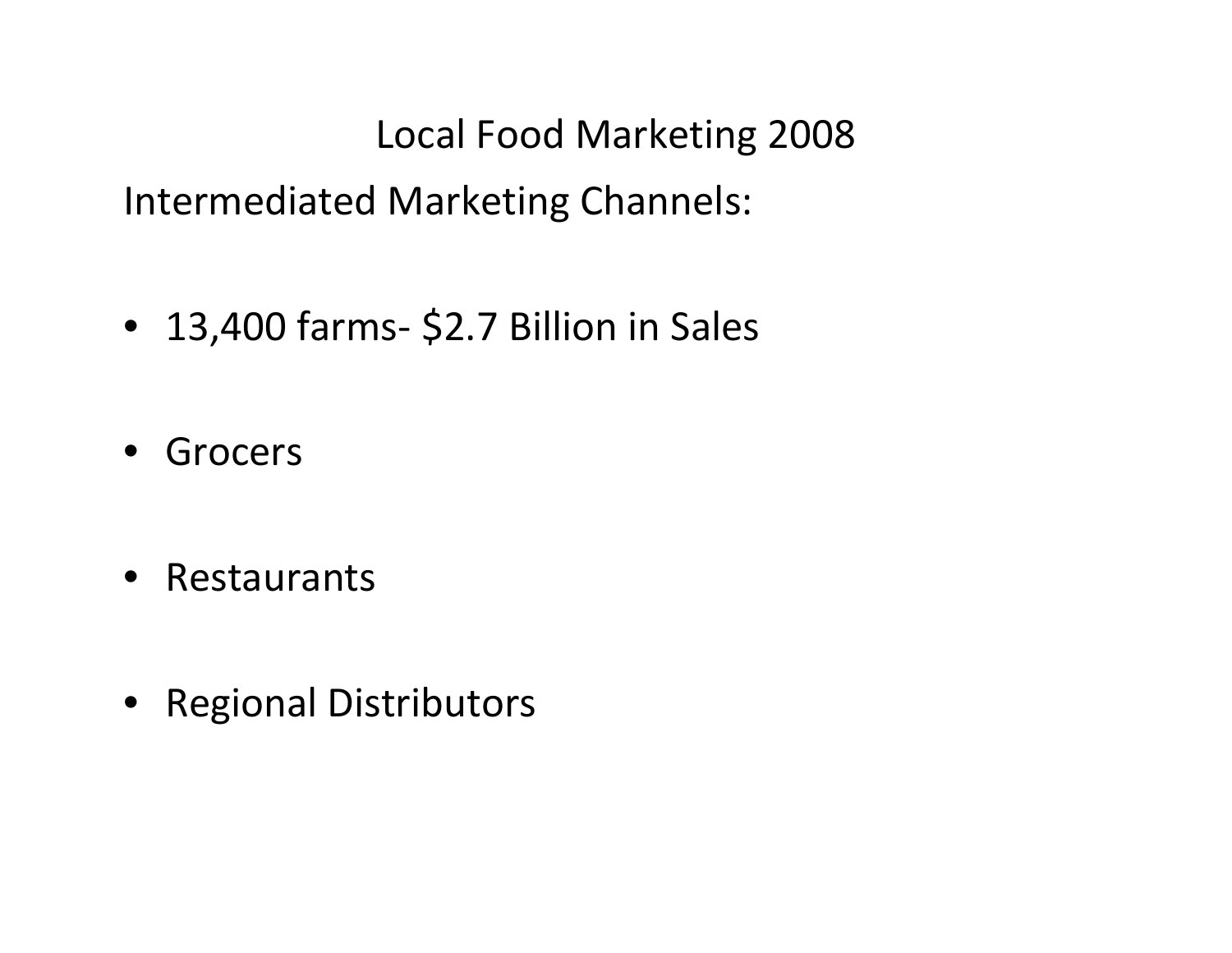Local Food Marketing 2008

Farms that sell to both direct to consumer, and through intermediated marketing channels:

- 22,600 farms
- \$1.2 billion in sales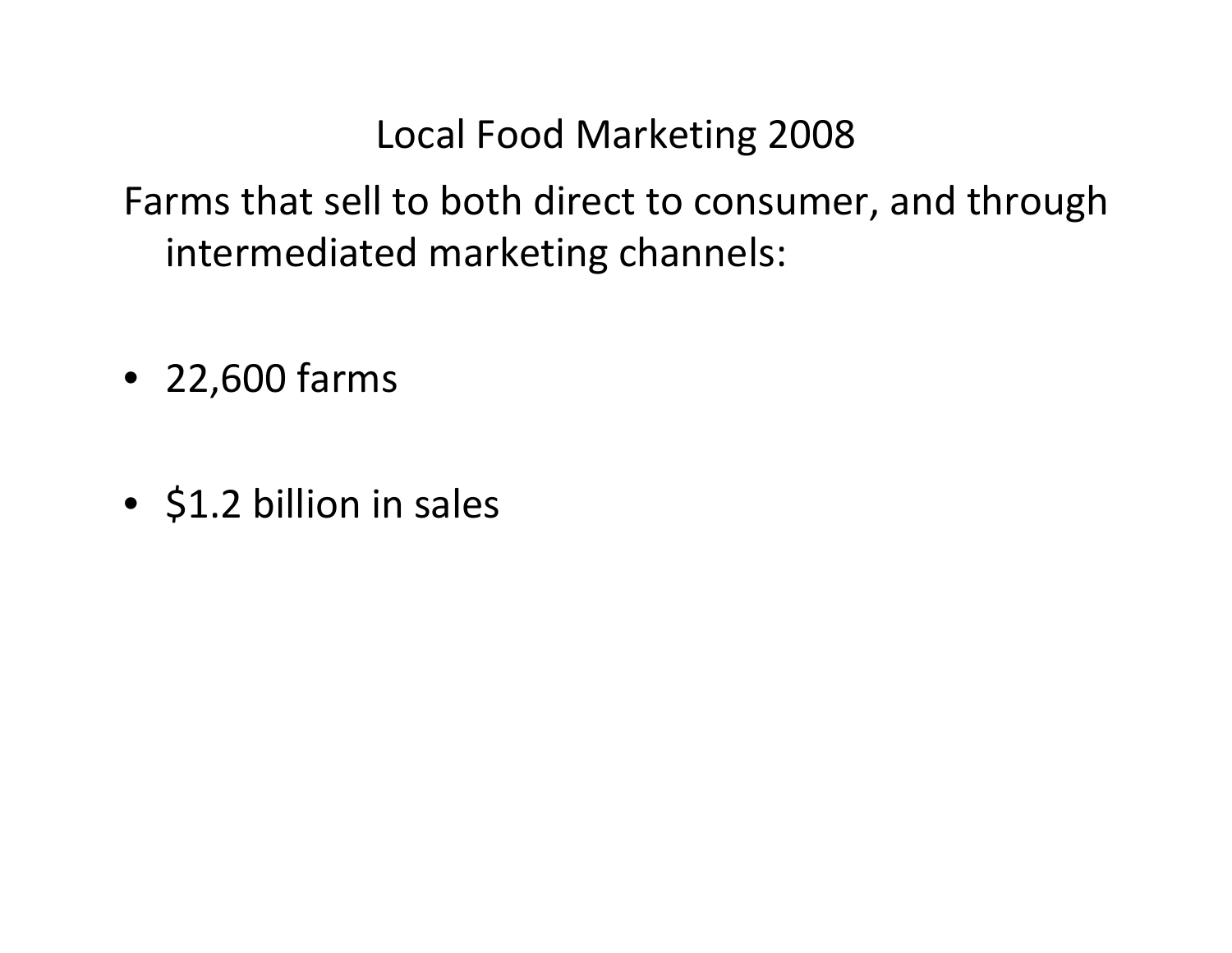#### *Still a Small Amount of Total US Agricultural Sales*

Direct to Consumer Sales as <sup>a</sup> % of Total US Agricultural Sales:

2007‐ 0.4%

2002‐ 0.4%

1997‐ 0.3%

North Central Region‐ 2007‐ 0.7% (adjusted)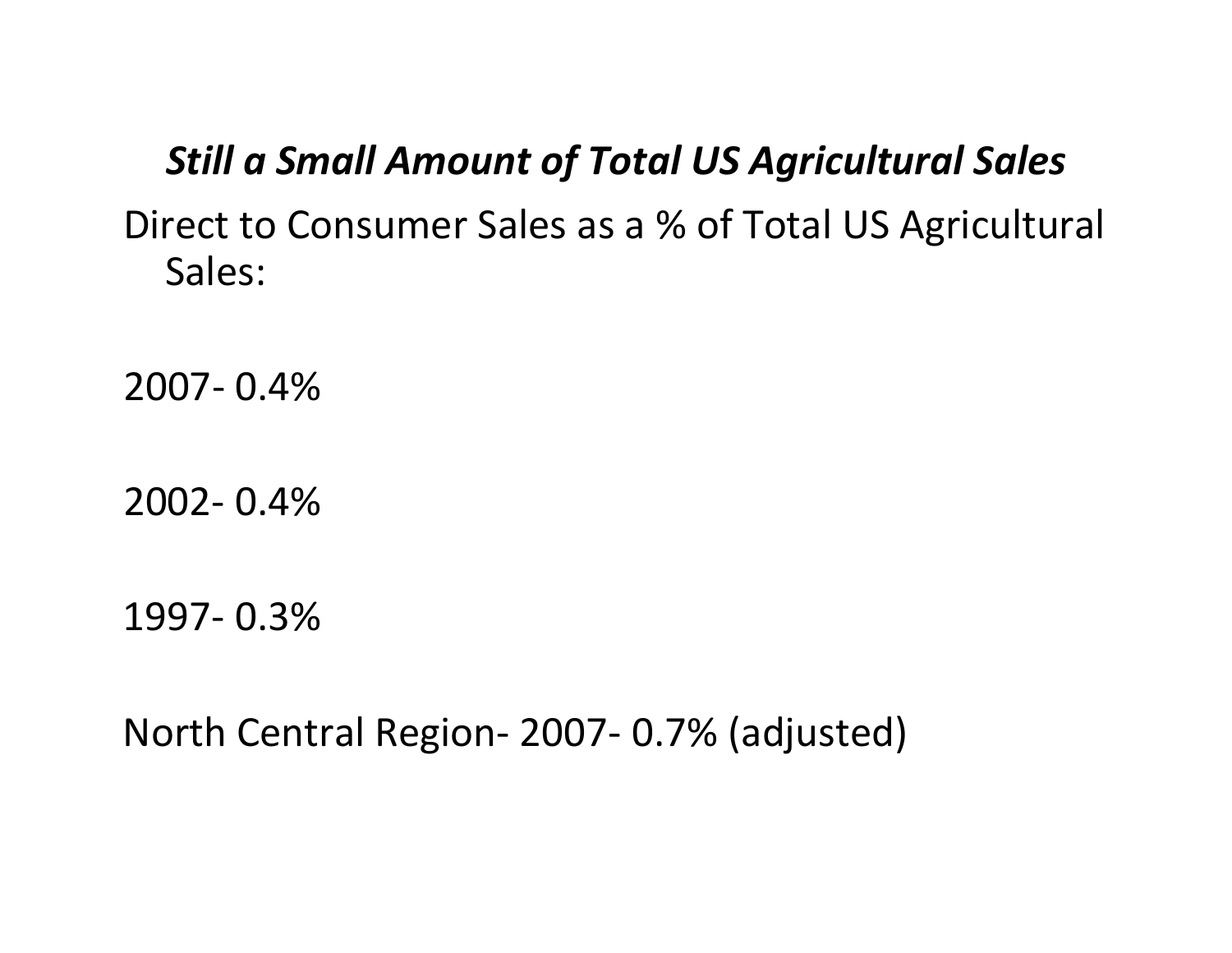# How to Market?

• Retail‐ Selling direct to the customer, the end user. Involves selling custom exempt (poultry), custom, retail (on‐farm store). **Relational‐ seeks to build loyal customer base.**

*Relationship marketers (retail) increase profits by offering <sup>a</sup> product or service that commands <sup>a</sup> higher price, or by cutting costs.*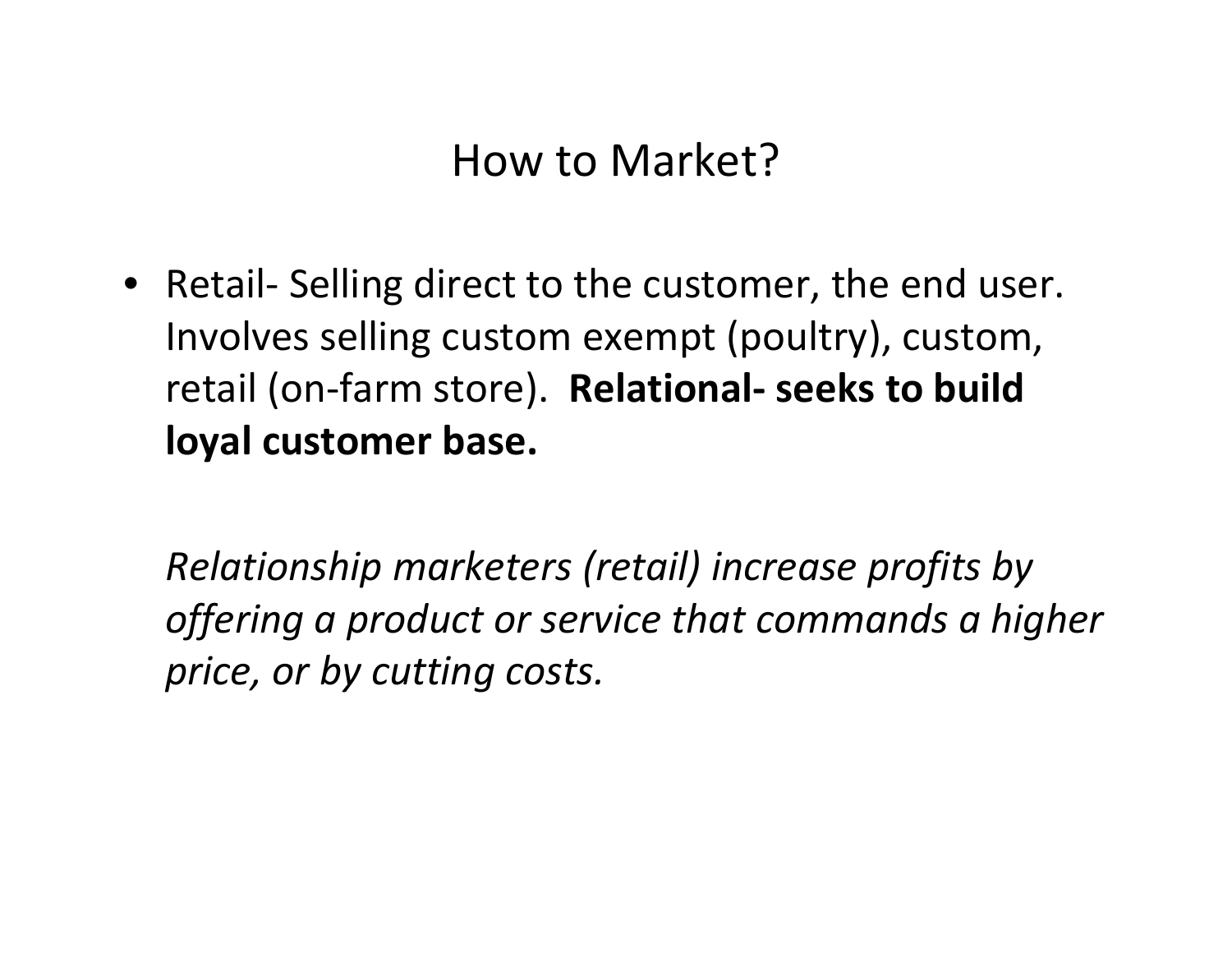# Farmers' Markets

Benefits:

- Good entry point for farmers who want to try direct marketing.
- Set your own price, but need to compete with other vendors.
- Opportunity to connect with customers, potentially develop <sup>a</sup> relationship.
- Learn about customer preferences.
- Sell what you have available. No promises on other products.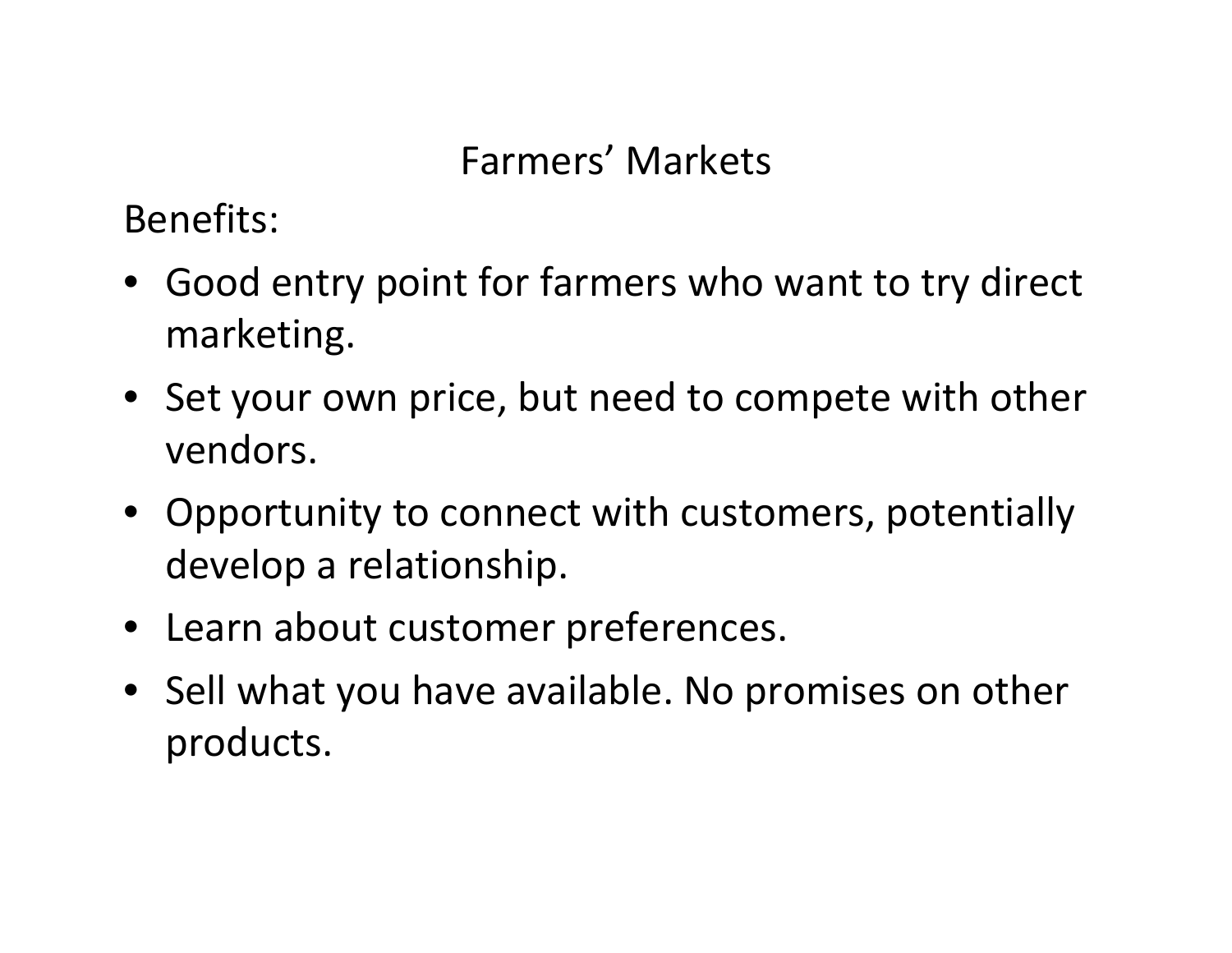# Farmers' Markets

Challenges:

- No guarantee that all of product will be sold.
- You need to be there at the required times, regardless of weather or other issues.
- Customer loyalty hard to win and keep. They may be more loyal to the market than to individual vendors.
- Need to maintain good relations with other vendors at the market.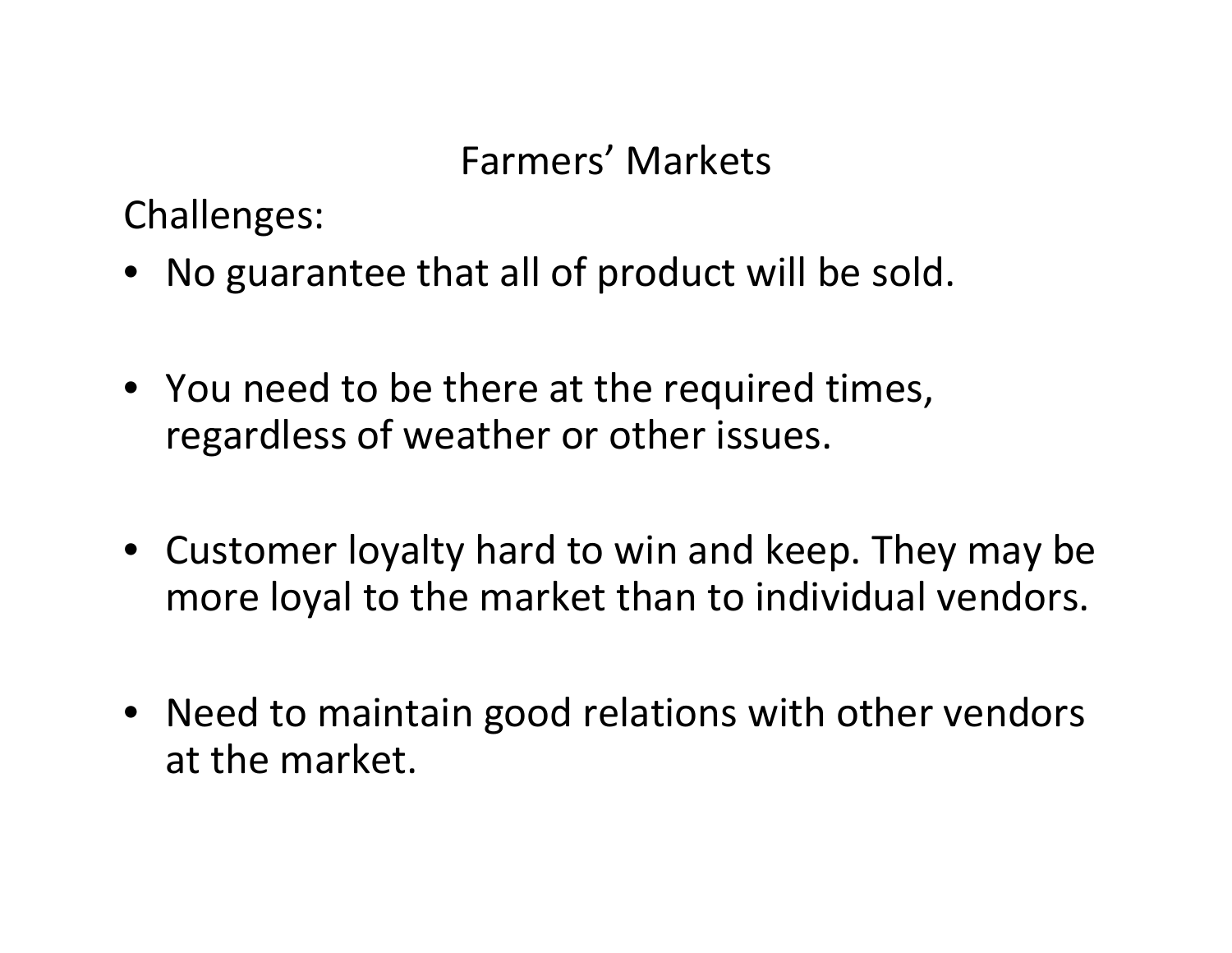# How to Market?

• Wholesale‐ Selling through an intermediary, such as a distributor, <sup>a</sup> food broker, <sup>a</sup> retail outlet (restaurant or store).

**Transactional‐seeks to make the largest number of sales possible.**

*Transactional marketers (wholesale) seek to increase profits by increasing sales or decreasing costs.*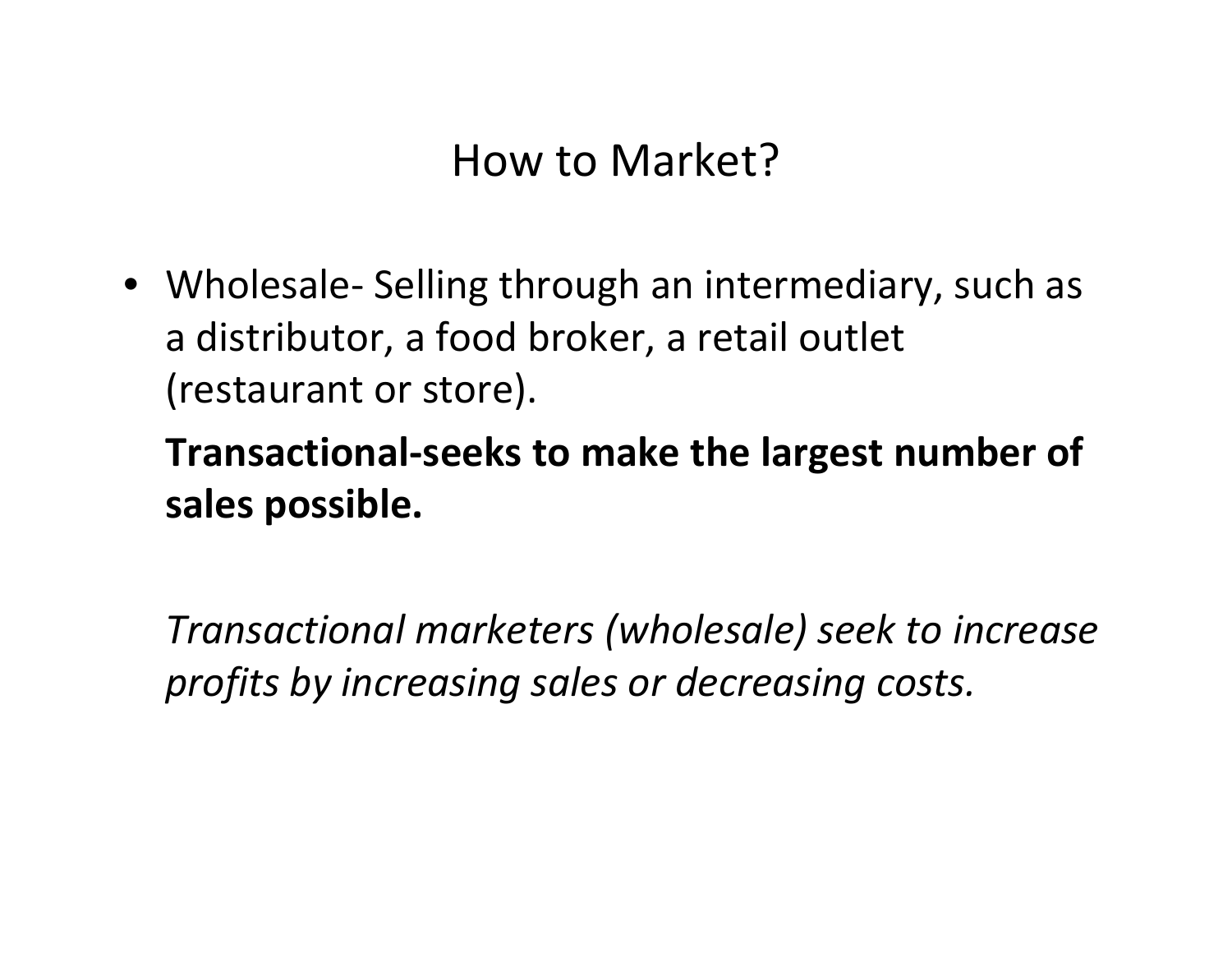Advantages of Selling to an Intermediate Buyer

- Often able to move larger quantities than through direct marketing.
- Can concentrate efforts more on production than on marketing.
- Limited contact with ultimate consumers, which is an advantage for those who dislike such encounters.
- Tend to have <sup>a</sup> regular volume of orders.
- Tend to have standardized packaging, which can simplify packaging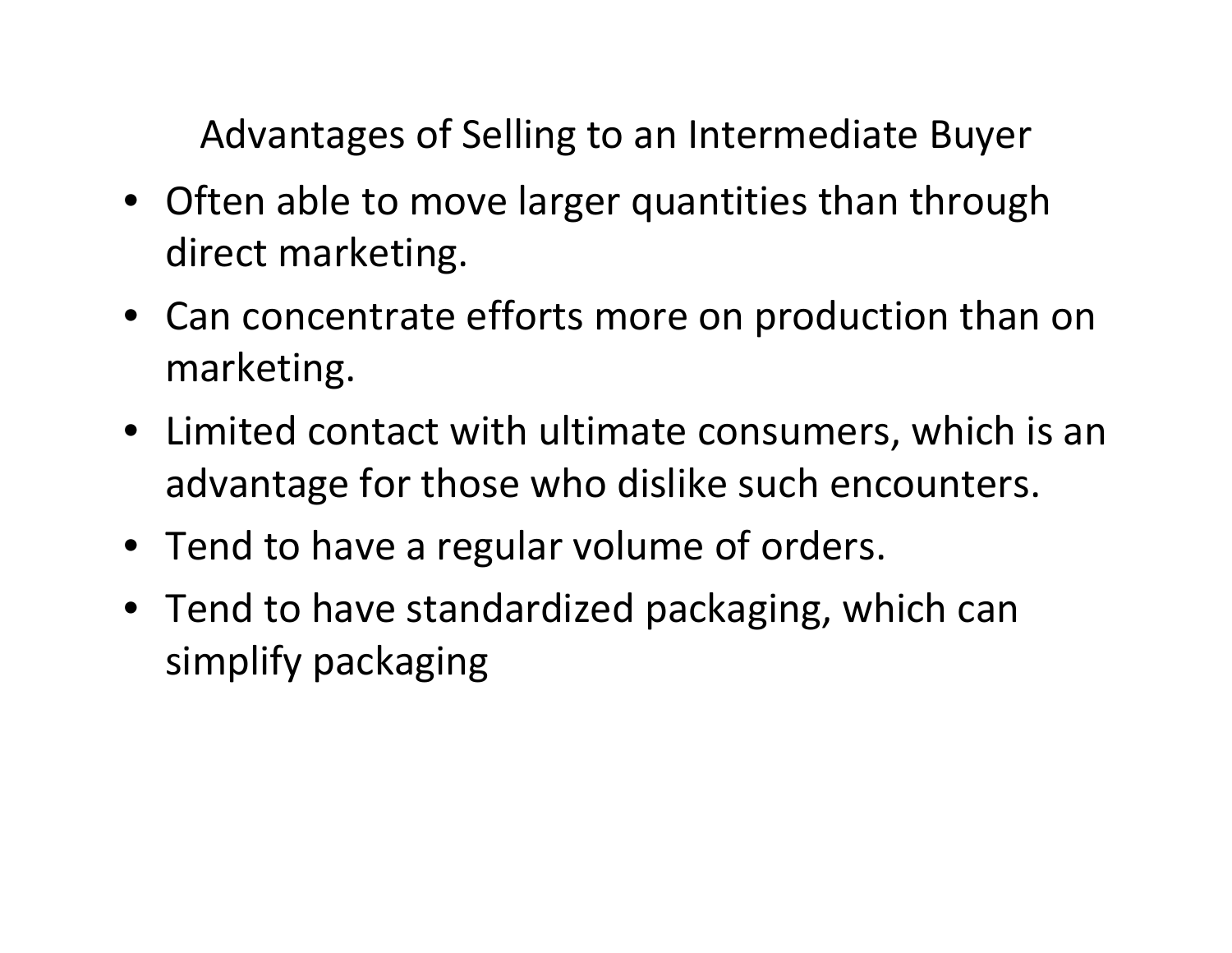Disadvantages of Selling to an Intermediate Buyer

- Price the farmer receives is usually lower than for direct to consumer marketing.
- Seasonal supply can be <sup>a</sup> challenge to relationships with intermediate buyers.
- Channels for sales to intermediate buyers may be inaccessible to small farmers.
- Limited contact with the ultimate consumer (a disadvantage for those who enjoy such encounters)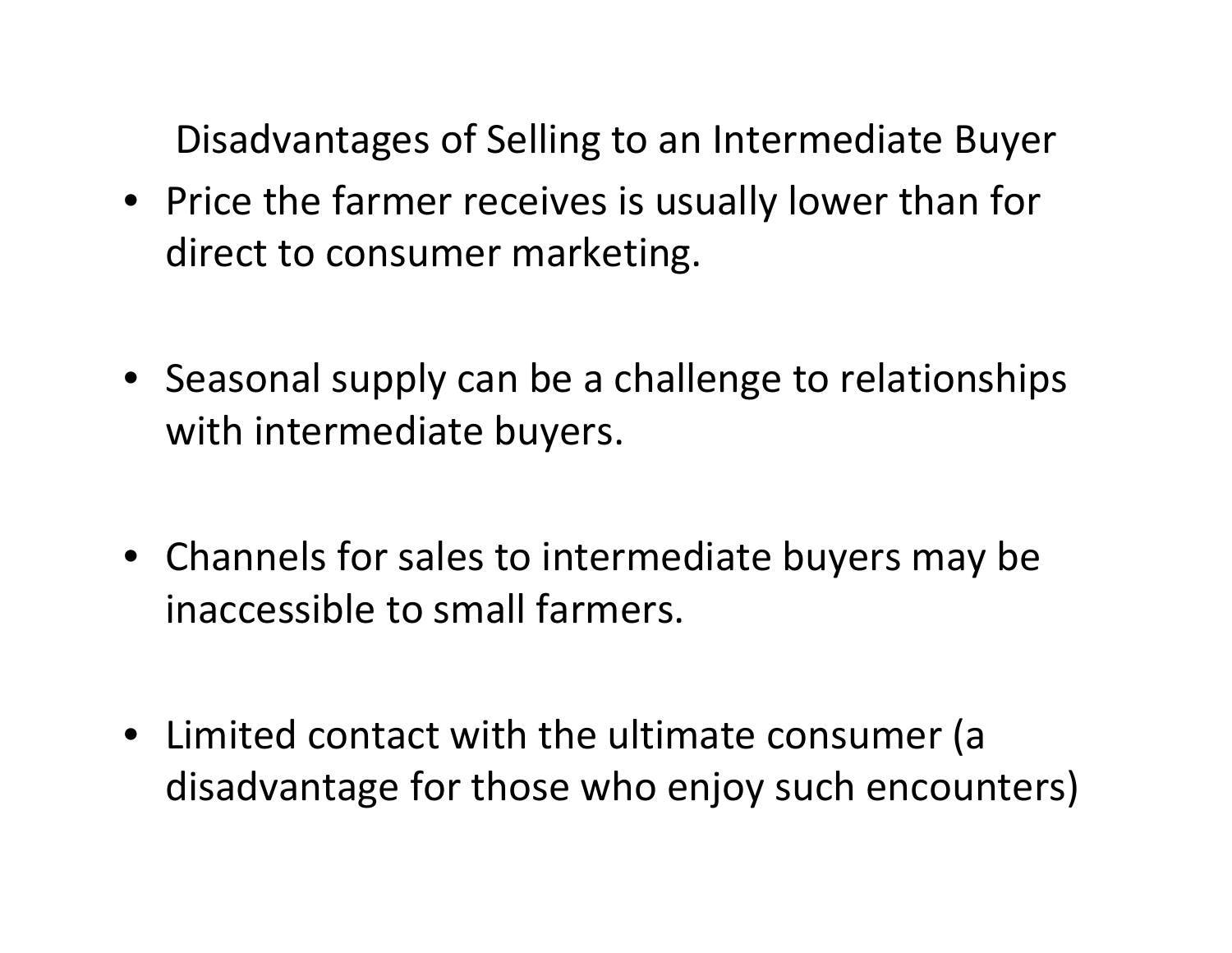How To Start in Direct Marketing?

- Start with the potential markets‐ what market do I want to serve? (What do I want to produce, and how.)
- Scout the competition‐ Farmers Markets, CSA's, grocery stores both large and small.
- Talk to farmers who sell off the farm directly to consumers.
- Take notes and reflect!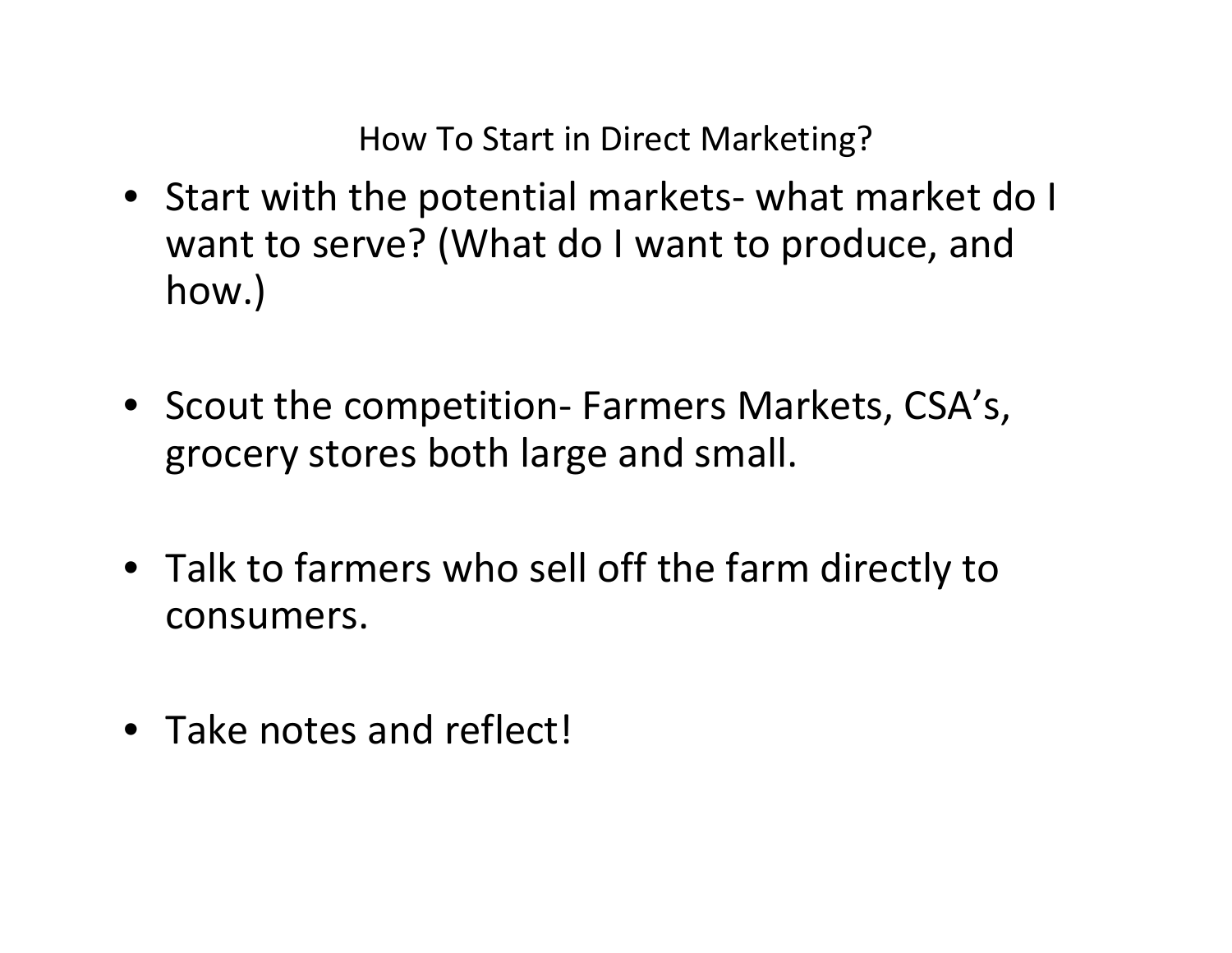#### Develop A Business Plan

- A road map to operate the business. Will help determine feasibility.
- Who will do the production?
- Who will do the marketing?
- Record keeping?
- Include marketing and financial info.
- Set goals. Not set in stone. Change as needed.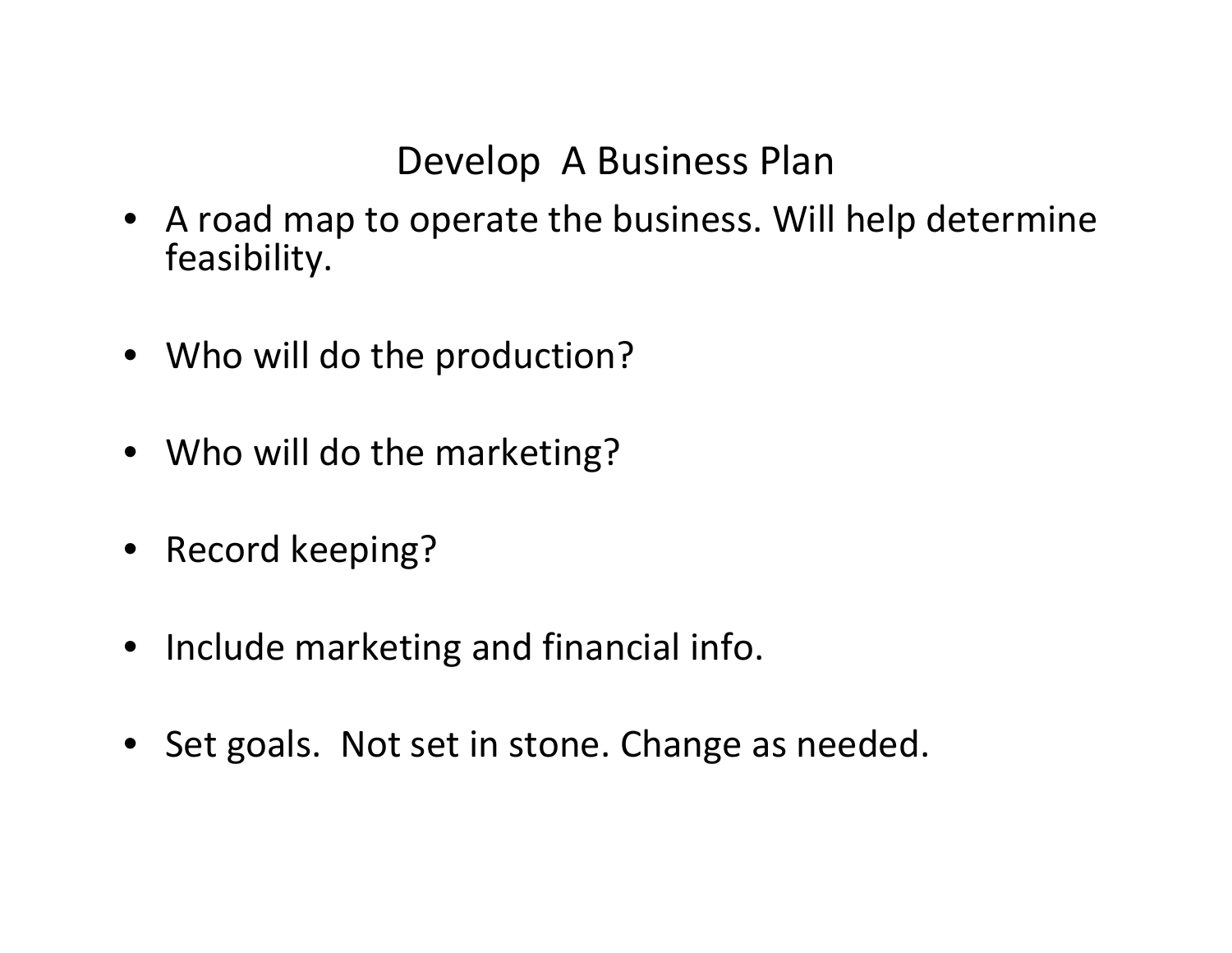#### Develop <sup>a</sup> Business Plan

A Business Plan will include:

- What?‐ Describe your product or service.
- Why?- Describe the need for your product or service.
- Who? Describe the customer.
- Who?‐ Describe your workforce and areas of responsibility.
- When?‐ Draw <sup>a</sup> timeline and list all the tasks that need to be accomplished.
- Where?‐ Describe the location of your business.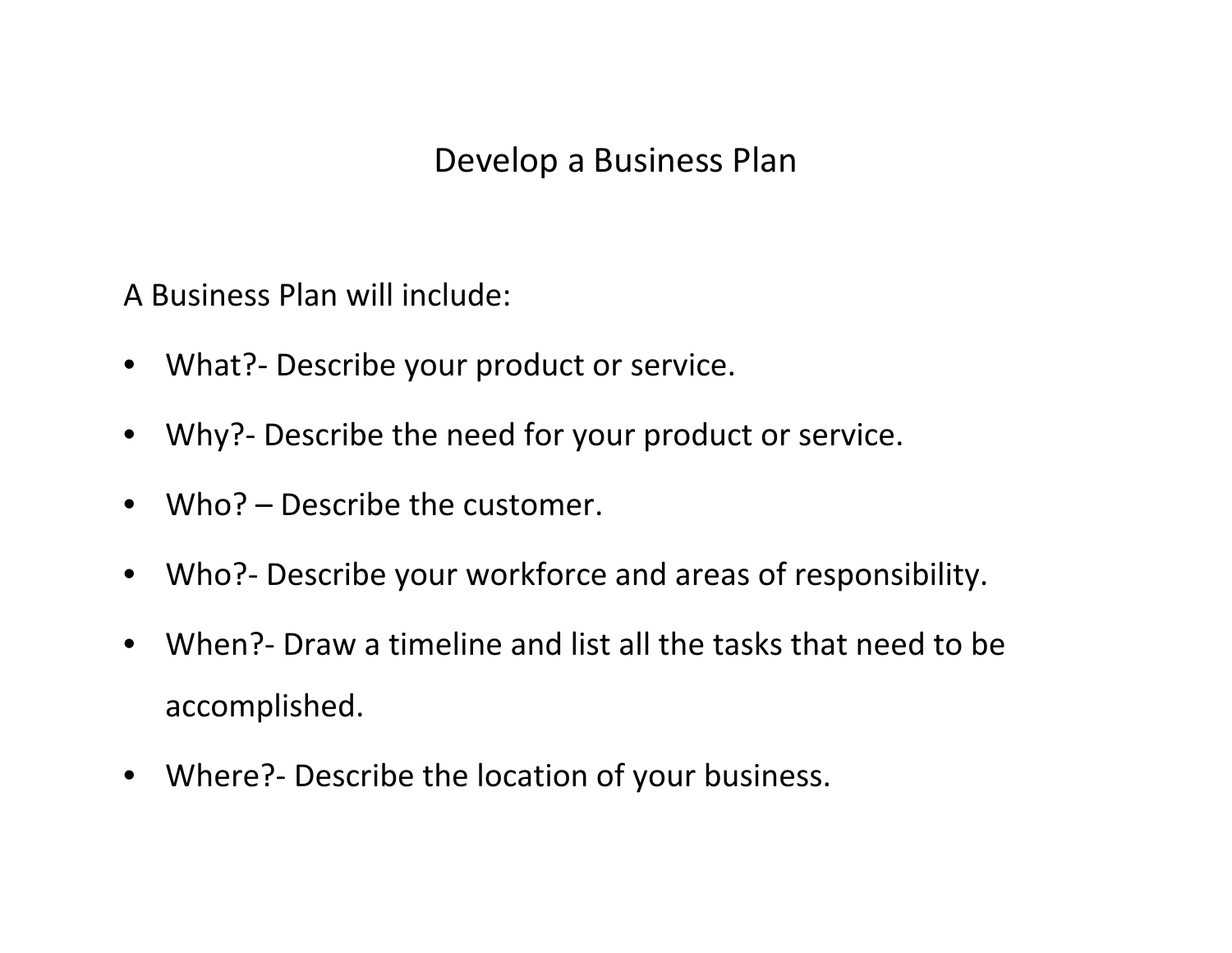#### Monitor Progress Toward Goals

- Start small.
- Make decisions based on good records.
- Follow demand‐driven production.
- Get the whole family or partners involved.
- Keep informed.
- Evaluate continuously.
- Capitalize adequately.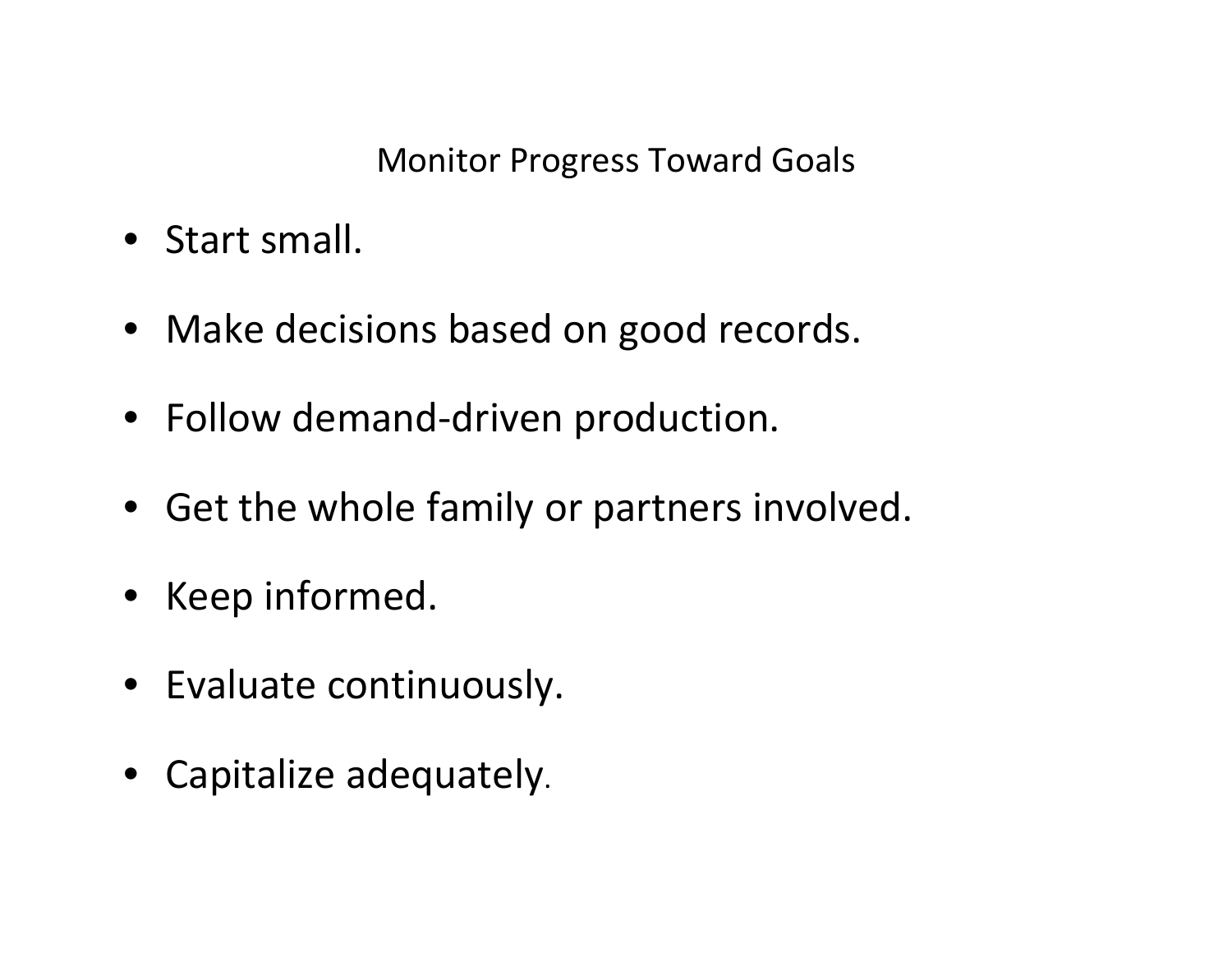Marketing/Business Planning Resources

- Minnesota Institute for Sustainable Agriculture, at [www.misa.umn.edu,](http://www.misa.umn.edu/) or (612) 625‐8235 or **Toll Free:** (800) 909‐MISA :
- Marketing Local Food
- Collaborative Marketing- A Roadmap and Resource Guide for Farmers
- Building <sup>a</sup> Sustainable Business, A Guide to Developing <sup>a</sup> Business Plan for Farms and Rural Businesses